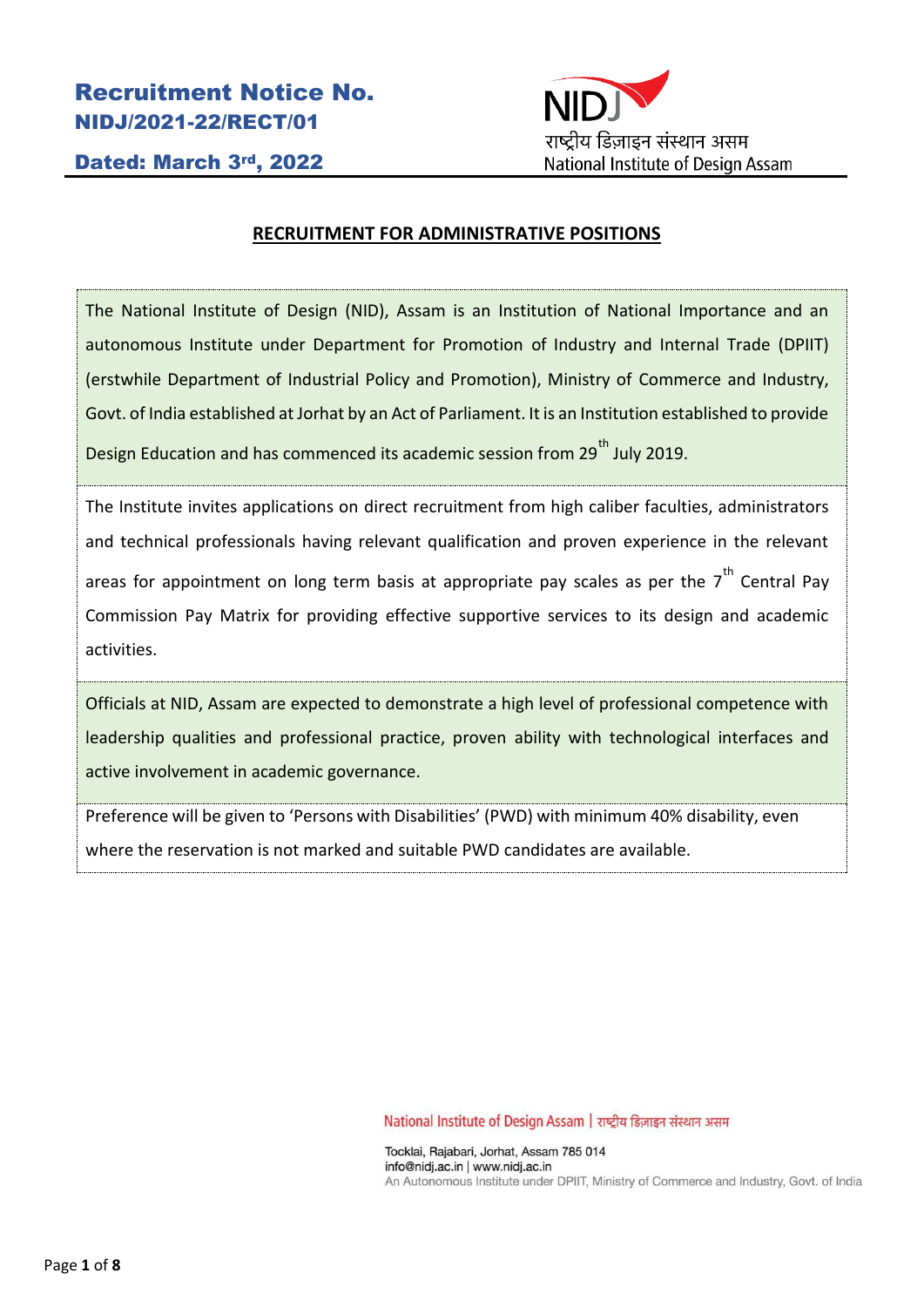

Candidate(s) applying for the post are expected to have familiarity with the activities pertaining to Finance & Accounts and working knowledge of the rules & regulations in Government Higher Educational Institutions preferably in the field of Design Education & Technology or other similar Institutions.

**ADMINISTRATIVE POST**

| Post Code: ADM/22/P01<br>4.                                  | <b>Number of Posts</b><br>01                                                                                                                                                                                                                                                                                                                                                                                                                                                                                   |  |  |
|--------------------------------------------------------------|----------------------------------------------------------------------------------------------------------------------------------------------------------------------------------------------------------------------------------------------------------------------------------------------------------------------------------------------------------------------------------------------------------------------------------------------------------------------------------------------------------------|--|--|
| Name of the Post / Pay<br>Level / Pay                        | Required Educational qualifications, Experience & Age                                                                                                                                                                                                                                                                                                                                                                                                                                                          |  |  |
| <b>Controller of Finance &amp;</b><br><b>Accounts</b>        | Essential Qualifications: Master's degree in commerce / Financial<br>Management from recognized University / Institution or C.A. /<br>ICWAI / CS or equivalent                                                                                                                                                                                                                                                                                                                                                 |  |  |
| Pay Level 12: Rs. 78,800-<br>$2,09,200/-$                    | Minimum Experience: Ten years of experience in Finance and<br>Account matters in a Government / Educational / Research<br>Institution / Organization of national standing                                                                                                                                                                                                                                                                                                                                      |  |  |
| Gross Monthly Salary: Rs.<br>1,35,000/- per month<br>approx. | Age: Not exceeding 50 years, as on the last date of application<br>Category: Unreserved                                                                                                                                                                                                                                                                                                                                                                                                                        |  |  |
|                                                              | Desirable:<br>Of the total experience a minimum Five years should be as<br>a)<br>group A officer in Pay Level 10: Rs. 56,100- 1,77,500/- or<br>equivalent.<br>Previous experience in Finance and Account matter at Central<br>b)<br>Government / Educational Institution / Autonomous Bodies<br>funded by the Government of India in an analogous post.<br>Passing the Departmental Accounts examination.<br>C)<br>Members of the Organized Accounts Cadre of Government of<br>d)<br>India / State Government. |  |  |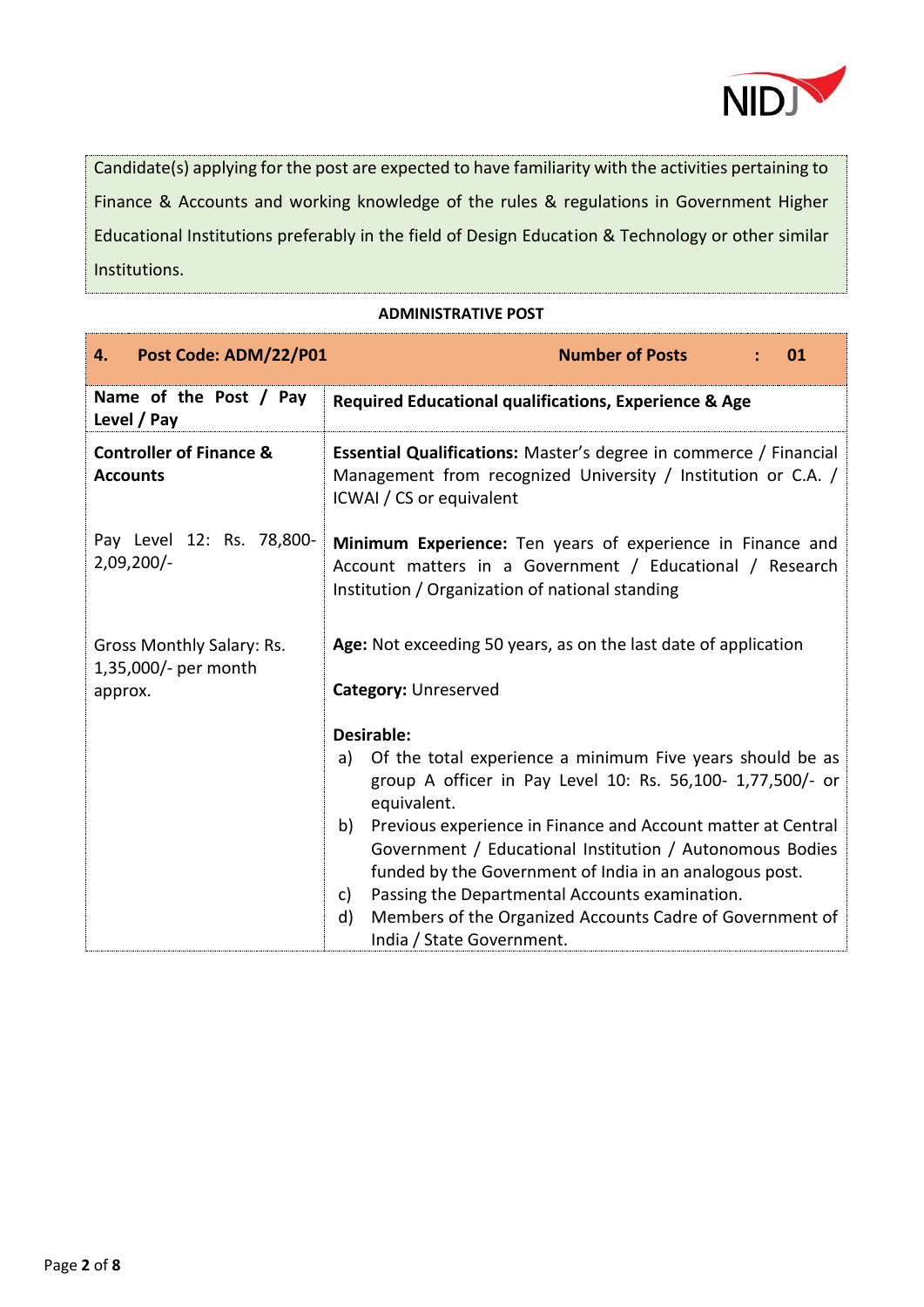

## **GENERAL INSTRUCTIONS FOR ALL THE CANDIDATE(S)**

| 1. | Only Candidate(s) fulfilling the required criteria may apply. Candidate(s) are advised to satisfy  |
|----|----------------------------------------------------------------------------------------------------|
|    | themselves before applying that they possess the minimum essential qualifications and              |
|    | experience as per the advertisement.                                                               |
| 2. | Degrees / Diploma, etc. in support of educational qualifications should have been awarded by       |
|    | a UGC / AICTE recognized University / Institute. Also wherever applicable, the courses should      |
|    | be AICTE recognized.                                                                               |
| 3. | Mere fulfillment of the minimum qualification and experience will not vest any right on a          |
|    | candidate(s) for being called for a written test / skill test / interview etc. The decision of the |
|    | Institute in all matters will be final. No correspondence will be entertained from the             |
|    | candidate(s) in connection with the process of selection / interview.                              |
| 4. | The Institute reserves the right to call only the requisite number of candidate(s) for selection   |
|    | process after shortlisting with reference to the candidates' essential and desirable               |
|    | qualification, suitability, relevant experience, etc. and also to convert the desirable            |
|    | qualification into essential qualification to optimise the number of candidate(s) for selection    |
|    | process.                                                                                           |
| 5. | The Institute reserves the right to enhance the criteria of shortlisting over and above the        |
|    | essential and desirable qualification and experience advertised, to optimise the number of         |
|    | candidate(s) to be called for interview. Therefore, candidate(s) should mention in the             |
|    | application all the qualifications and experiences in the relevant area over and above the         |
|    | minimum prescribed qualification, supported with documents and ensure that all details are         |
|    | complete and accurate.                                                                             |
| 6. | The Institute reserves the right to relax experience and age in exceptional and deserving cases,   |
|    | or in the case of persons already holding analogous positions in an Institute of National          |
|    | Importance / Centrally funded Institution / University.                                            |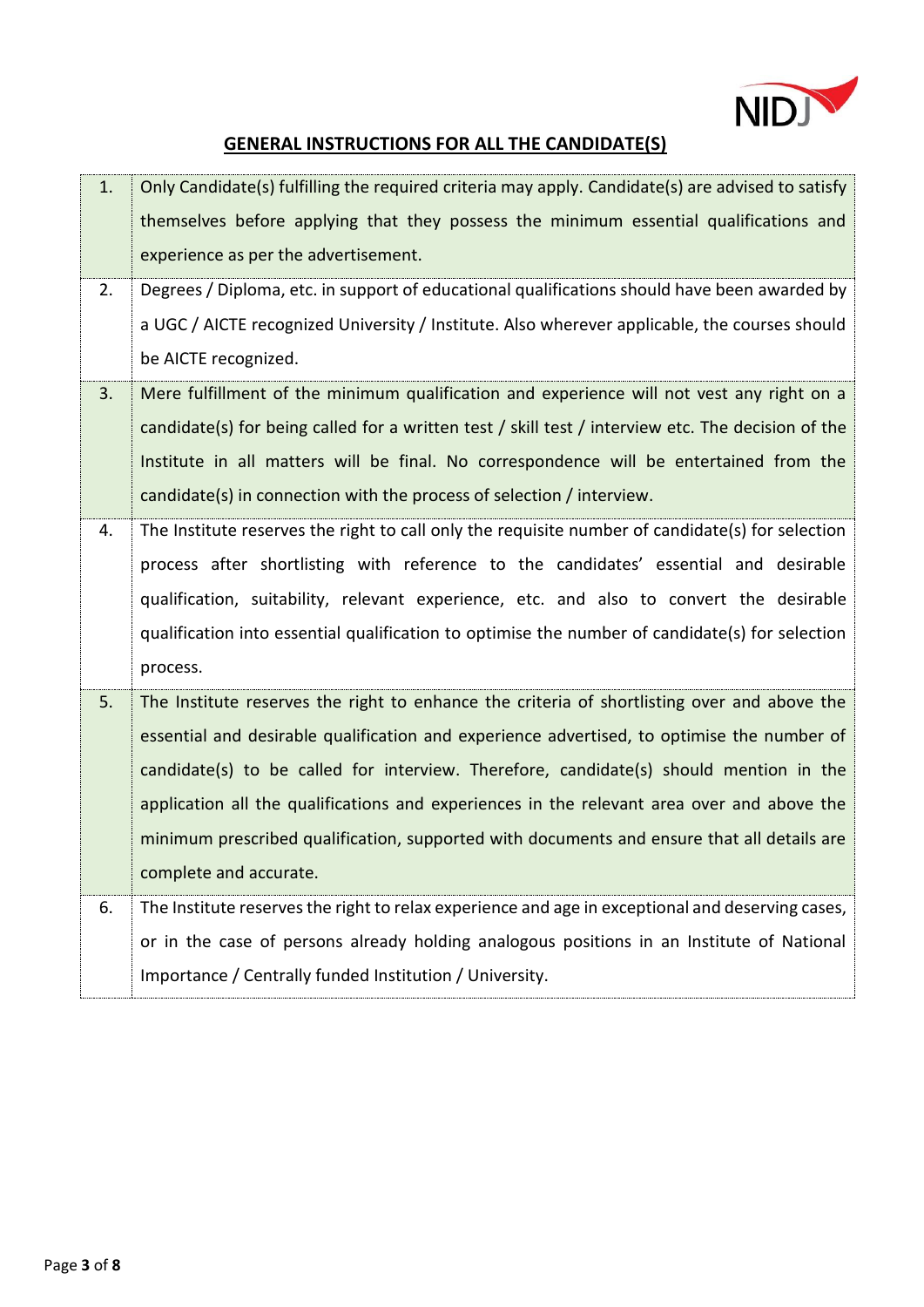

| 7.  | The Institute reserves the right to reject any or all the applications and to cancel the advertised<br>post, at any stage of the selection process, without assigning any reasons thereof. The decision<br>of the Institute in all matters relating to eligibility, acceptance or rejection of any / all<br>applications, fixing the eligibility criteria, equivalence of qualifications, mode of screening /<br>selection, conduct of test / examination / interview, shall be final and binding on the<br>candidate(s).                                                                                 |
|-----|-----------------------------------------------------------------------------------------------------------------------------------------------------------------------------------------------------------------------------------------------------------------------------------------------------------------------------------------------------------------------------------------------------------------------------------------------------------------------------------------------------------------------------------------------------------------------------------------------------------|
| 8.  | The Institute reserves the right to offer appointment initially on contract / deputation basis<br>and also to offer appointment to candidate(s) in lower position than that applied for, if they<br>do not merit for appointment to the post applied but found suitable for the lower post based<br>on the assessment of performance of the candidate(s) in the selection process. All such<br>candidate(s) in subsequent years, may be regularized in such post as per prevailing norms of<br>the Institute.                                                                                             |
| 9.  | Candidate(s) employed in Government / Semi Government Organizations / Autonomous<br>Bodies / PSU's should route their applications through proper channel. Alternatively, they may<br>upload 'No Objection Certificate (NOC)' from their present employer at the time of online<br>application and produce the hard copy (in original) at the time of interview. In case, of any<br>inadvertent delay from employer side to route their applications through proper channel, the<br>candidate(s) may send an advance copy of the application, so as to reach the Institute before<br>the prescribed date. |
| 10. | Candidate(s) employed in Government / Semi Government Organizations / Autonomous<br>Bodies / PSU's shall also have to submit a certificate from the employer at the time of interview<br>that no vigilance / disciplinary case is either pending or contemplated against him / her.                                                                                                                                                                                                                                                                                                                       |
| 11. | Higher start in the pay scale may be considered for exceptionally deserving candidate(s).                                                                                                                                                                                                                                                                                                                                                                                                                                                                                                                 |
| 12. | Certificate in support of experience should be in proper format i.e. it should be on the<br>organizations letter head, bear the date of issue, duration of engagement, Pay scale / Last Pay,<br>nature of work handled, name and designation of the issuing authority along with his / her<br>signature.                                                                                                                                                                                                                                                                                                  |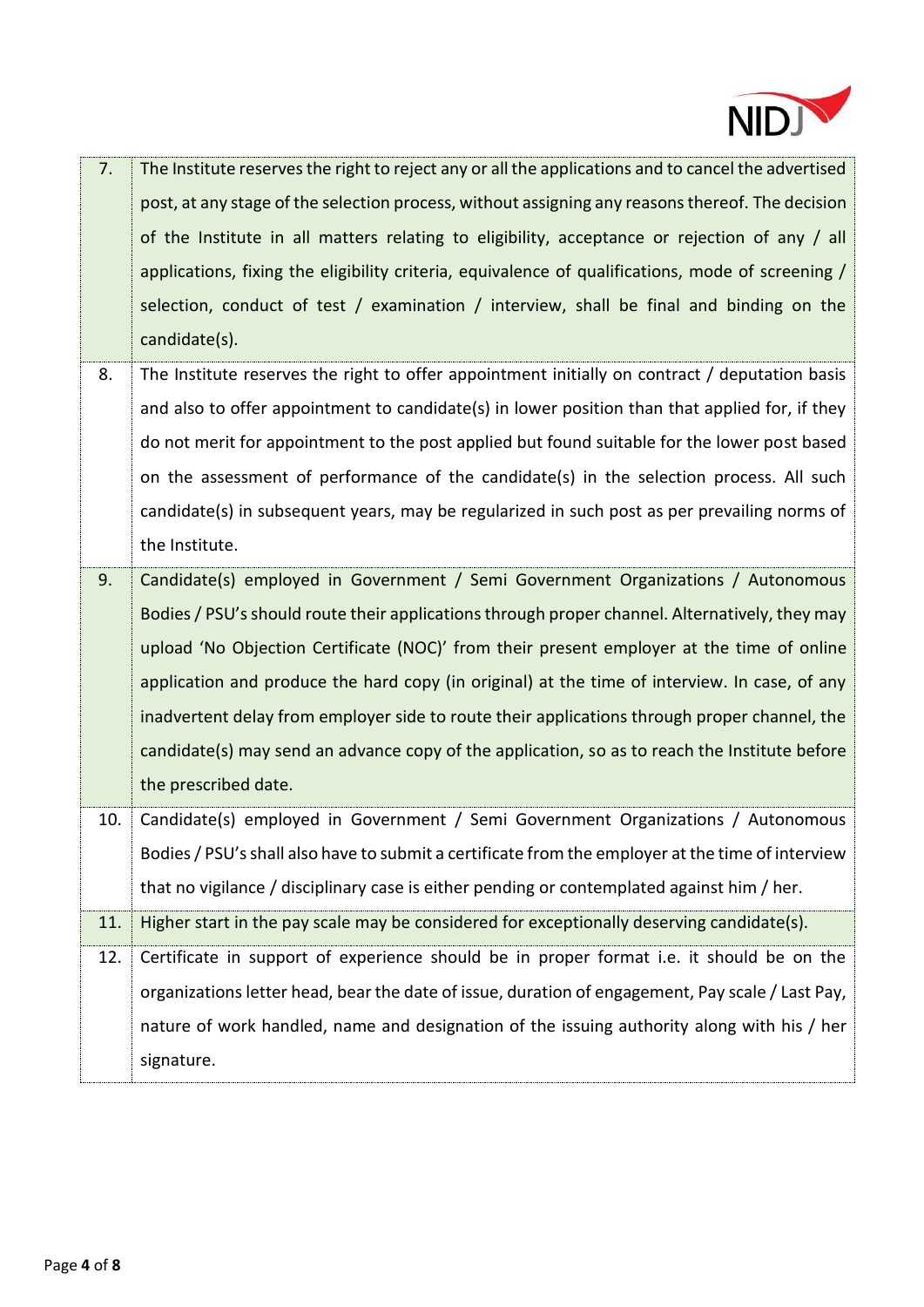

| (Persons with Disabilities) / Ex-Servicemen candidate(s), wherever applicable, as per existing<br>Central Government rules. Candidate(s) seeking such age relaxation and benefits must<br>ensure that they are entitled to such reservation as per eligibility prescribed in Govt. of India<br>orders and possess certificates in the format prescribed by Govt. of India. |  |
|----------------------------------------------------------------------------------------------------------------------------------------------------------------------------------------------------------------------------------------------------------------------------------------------------------------------------------------------------------------------------|--|
|                                                                                                                                                                                                                                                                                                                                                                            |  |
|                                                                                                                                                                                                                                                                                                                                                                            |  |
|                                                                                                                                                                                                                                                                                                                                                                            |  |
|                                                                                                                                                                                                                                                                                                                                                                            |  |
| 14.<br>For candidate(s) to be considered under PwD Category, candidate(s) has to submit relevant                                                                                                                                                                                                                                                                           |  |
| disability certificate as prescribed under PwD Act, 1995 and also the candidate(s) should have                                                                                                                                                                                                                                                                             |  |
| suffered from not less than 40% of relevant disability, the same should clearly be mentioned                                                                                                                                                                                                                                                                               |  |
| in the certificate issued.                                                                                                                                                                                                                                                                                                                                                 |  |
| Age limit and No. of years of Experience will be reckoned as on date of closing of online<br>15.                                                                                                                                                                                                                                                                           |  |
| application.                                                                                                                                                                                                                                                                                                                                                               |  |
| Institute strives to have a workforce which reflects gender balance. Women candidate(s) are<br>16.                                                                                                                                                                                                                                                                         |  |
| encouraged to apply.                                                                                                                                                                                                                                                                                                                                                       |  |
| All correspondence from the Institute to the candidate(s) shall be made exclusively by way<br>17.                                                                                                                                                                                                                                                                          |  |
| of e-mail in the ID provided by the candidate(s) in the form of application. Therefore,                                                                                                                                                                                                                                                                                    |  |
| candidate(s) are requested to retain the email-ID and view it frequently. The correspondence                                                                                                                                                                                                                                                                               |  |
| shall include, call for written test / trade test / interview / appointment letter, etc.                                                                                                                                                                                                                                                                                   |  |
| 18.<br>Addendum / deletion / corrigendum (if any) shall be posted exclusively on the Institute                                                                                                                                                                                                                                                                             |  |
| website. Candidate(s) are advised to visit the Institute website frequently.                                                                                                                                                                                                                                                                                               |  |
| To and fro rail fare by the shortest route being limited to AC-2 tier, shall be paid to the<br>19.                                                                                                                                                                                                                                                                         |  |
| candidate(s) in case they appear before the Selection Committee / Interview.                                                                                                                                                                                                                                                                                               |  |
| 20.<br>Candidate(s) who desire to get reimbursement of travelling expenses incurred for appearing                                                                                                                                                                                                                                                                          |  |
| in the interview, must submit a cancelled cheque of their bank account for online                                                                                                                                                                                                                                                                                          |  |
|                                                                                                                                                                                                                                                                                                                                                                            |  |
| reimbursement of admissible amount [Reimbursement will be restricted to eligibility at SI.                                                                                                                                                                                                                                                                                 |  |
| No. 23]. Such candidate(s) will have to submit copies of the Bus / Rail / Air tickets (Both way)                                                                                                                                                                                                                                                                           |  |
| and boarding pass (One way) in original, if the inward journey have any component of Air                                                                                                                                                                                                                                                                                   |  |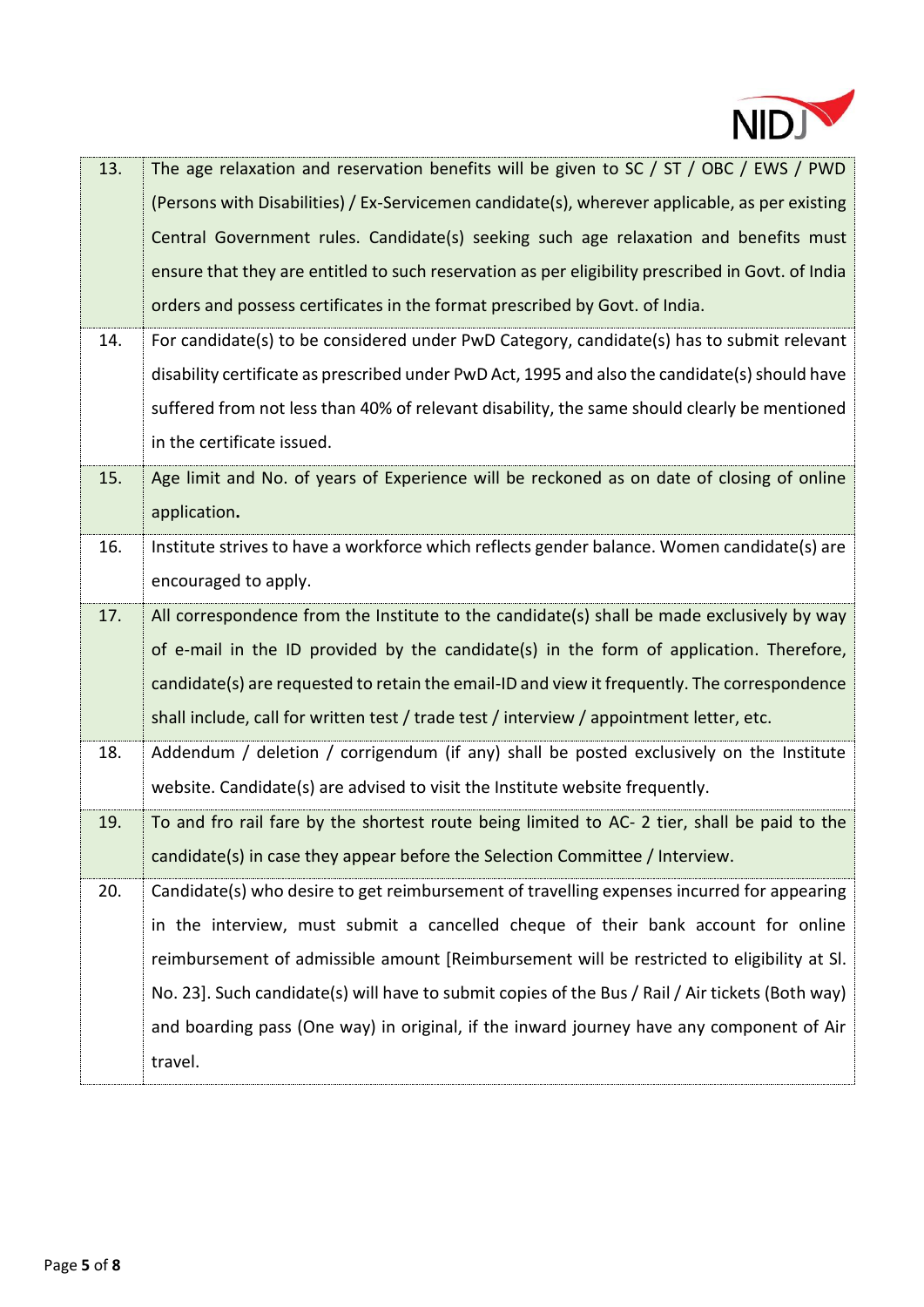

| 21. | In case of any dispute / ambiguity that may occur in the process of selection, the decision of       |
|-----|------------------------------------------------------------------------------------------------------|
|     | Institute shall be final and binding. Further, in case of any inadvertent mistake in the process of  |
|     | selection, which may be detected at any stage even after the issue of appointment order, the         |
|     | Institute reserves the right to modify / withdraw / cancel any communication made to the             |
|     | candidate(s).                                                                                        |
| 22. | Appointment orders once issued by the Institute to the finally selected candidate(s) shall be        |
|     | provisional. The Institute shall verify the antecedents or documents (subject to character /         |
|     | antecedent / Police verification, verification of all original documents, experience certificate and |
|     | other relevant documents) submitted by a candidate(s) at the time of interview and the               |
|     | appointment. In case, at any point of time if it is found that any information furnished by the      |
|     | candidate(s) in his / her application is false / incorrect or the candidate(s) has suppressed any    |
|     | relevant information or the candidate(s) otherwise does not satisfy the eligibility criteria or any  |
|     | of the facts / documents submitted by a candidate(s) are falsified or tampered with or the           |
|     | candidate(s) has doubtful antecedents / background and has suppressed the said information,          |
|     | then his / her candidature shall stand cancelled and his / her services shall be terminated          |
|     | immediately and appropriate legal action may be initiated against him / her.                         |
| 23. | For any legal dispute, the courts of law at Jorhat will have the jurisdiction.                       |
| 24. | Canvassing in any form / bringing in any influence will be treated as a disqualification for the     |
|     | post.                                                                                                |
| 25. | NO INTERIM ENQUIRIES ABOUT THE RECRUITMENT WILL BE ENTERTAINED.                                      |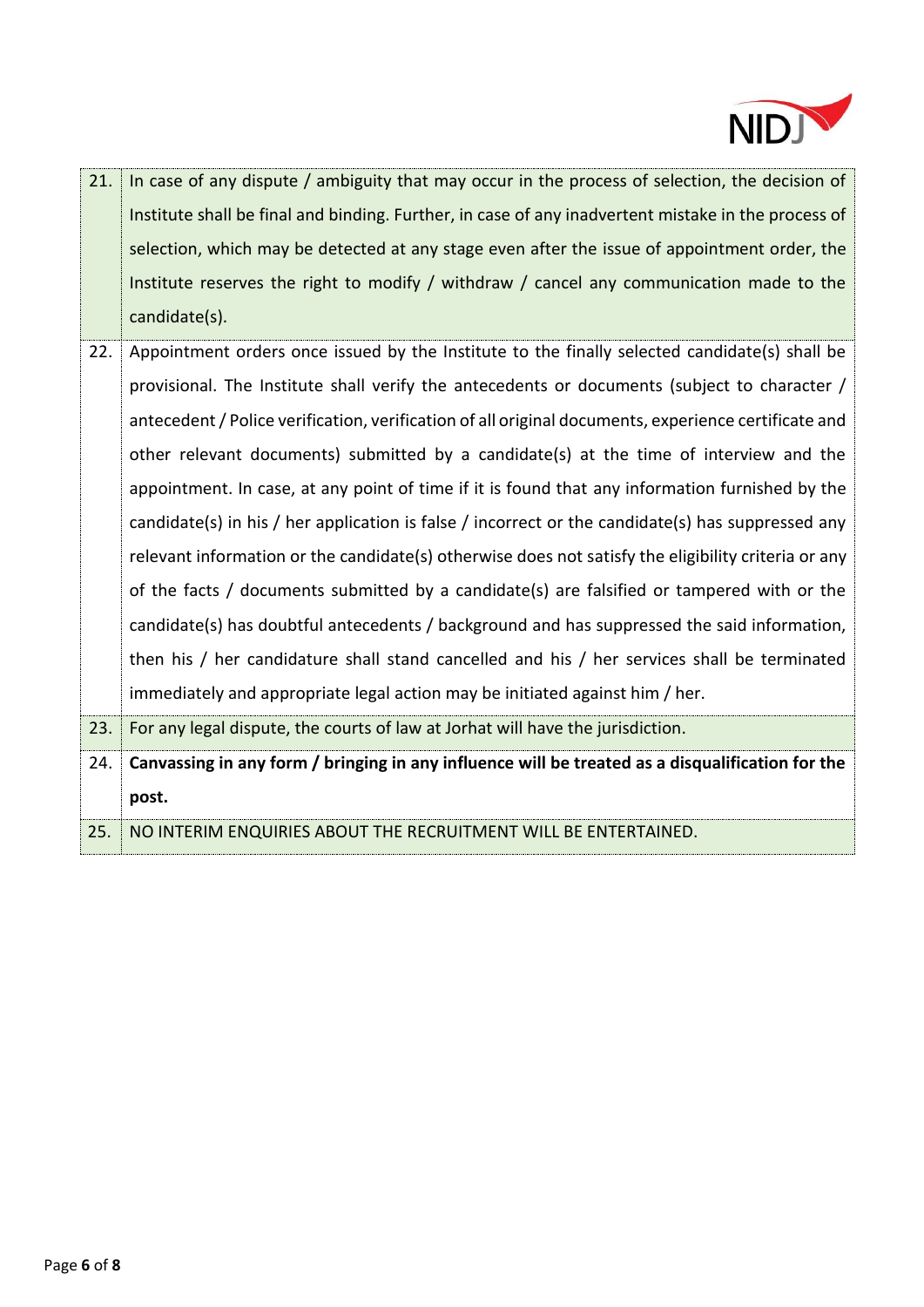

## **MODE OF APPLICATION**

| 1. | Only Applications submitted ONLINE through job portal will be entertained.                        |  |  |
|----|---------------------------------------------------------------------------------------------------|--|--|
| 2. | Candidate(s) possessing requisite qualification and relevant experience are required to apply     |  |  |
|    | online in the prescribed format which has been uploaded on www.nidj.ac.in/careers and             |  |  |
|    | www.ncs.gov.in.                                                                                   |  |  |
| 3. | Before online application, the candidate(s) should keep ready soft copies of the following in     |  |  |
|    | PDF/JPEG format as per Application form: (a). recent passport size photograph, (b). Scanned       |  |  |
|    | Signature of candidate(s), (c) All educational certificates, (d) All experience certificates, (e) |  |  |
|    | Caste / Category certificates, (f) NOC from employer or any other certificates or testimonials.   |  |  |
|    | While applying these certificate needs to be uploaded in the relevant part of the application     |  |  |
|    | format.                                                                                           |  |  |
| 4. | Applicants should click in the Text Boxes provided against each field of the application format   |  |  |
|    | and enter required information.                                                                   |  |  |
| 5. | All Date fields should be entered in DD/MM/YYYY format                                            |  |  |
| 6. | Wherever Drop-down boxes are provided, applicants should click on the down-arrow and              |  |  |
|    | select appropriate information.                                                                   |  |  |
| 7. | All candidate(s) are required fill-in the complete ONLINE Proforma, make the appropriate fee      |  |  |
|    | payment online, upload Photograph, Signature, requisite educational, experience, caste            |  |  |
|    | certificates, NOC (if applicable) and then submit the application.                                |  |  |
| 8. | Fee payment instructions: The application fee is to be paid online/ NEFT only & additional        |  |  |
|    | bank charges may apply. The candidate will be able to make the payment using his/her net-         |  |  |
|    | banking account, debit card and through the Bank in the following bank account:                   |  |  |
|    | <b>National Institute of Design, Assam</b>                                                        |  |  |
|    | Account number: 40153013234, Branch: Gar-Ali, Basant Bora Complex, Jorhat.                        |  |  |
|    | IFSC Code: SBIN0004460.                                                                           |  |  |
|    | The UTR no./journal no. after making the payment must be filled in, without which the form        |  |  |
|    | will not be accepted for further evaluation.                                                      |  |  |
|    | Candidates applying for multiple post(s) should pay the application fee for each post separately, |  |  |
|    | generate the URN separately and upload the receipt/screenshot/photo for each post separately.     |  |  |